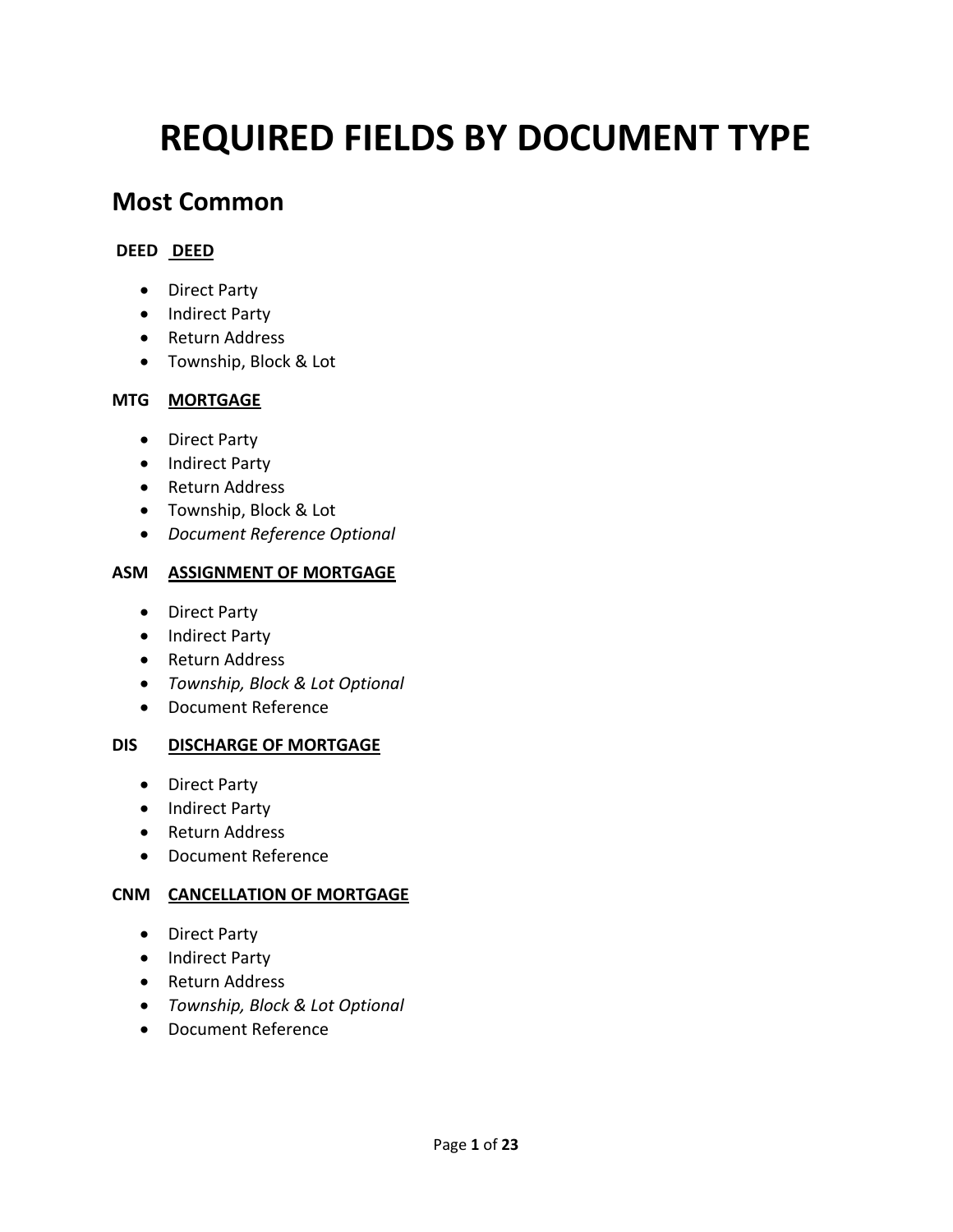#### **Alphabetical By Doc Type Code**

#### **ACL AMENDED CONDO LIEN**

- Direct Party
- Indirect Party
- Return Address
- Document Reference

#### **ACLN AMENDED CONSTRUCTION LIEN**

- Direct Party
- Indirect Party
- Return Address
- *Township, Block & Lot Optional*
- Document Reference

#### **AGR AGREEMENT**

- Direct Party
- Indirect Party
- Return Address
- Township, Block & Lot
- *Document Reference Optional*

#### **AL AIRCRAFT LIEN**

- Direct Party
- Indirect Party
- Return Address

# **AMA AMENDED AGREEMENT**

- Direct Party
- Indirect Party
- Return Address
- Township, Block & Lot
- Document Reference

#### **AMB AMENDED BYLAWS**

- Direct Party
- Indirect Party
- Return Address
- *Township, Block & Lot Optional*
- Document Reference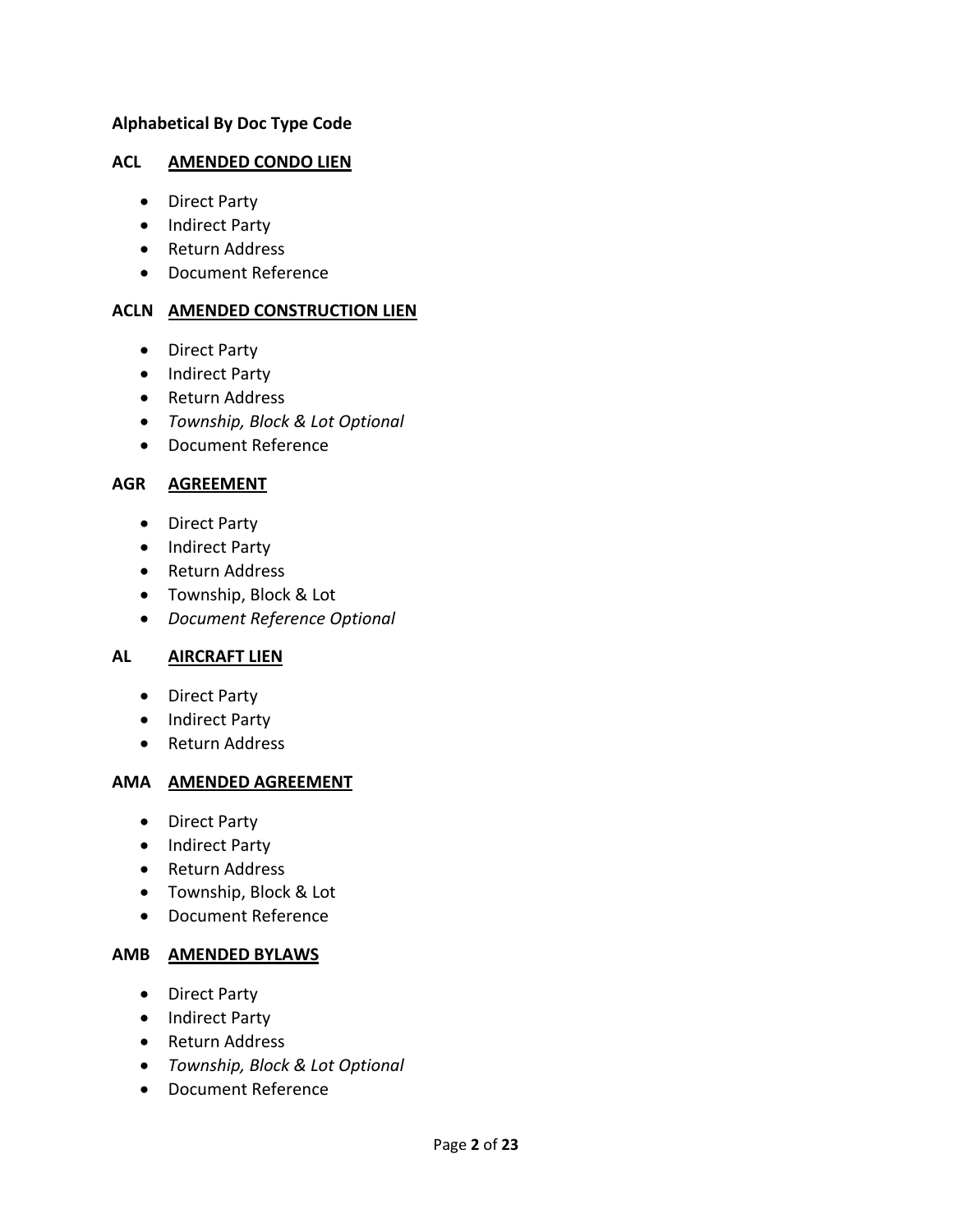#### **AMD AMENDMENT OF MORTGAGE**

- Direct Party
- Indirect Party
- Return Address
- Township, Block & Lot
- Document Reference

#### **AMDR AMENDED DECLARATION OF RESTRICTIONS**

- Direct Party
- Indirect Party
- Return Address
- *Township, Block & Lot Optional*
- Document Reference

#### **AMDT AMENDED DECLARATION OF TAKING**

- Direct Party
- Indirect Party
- Return Address
- *Township, Block & Lot Optional*
- Document Reference

#### **AMEN AMENDMENT OF UCC**

- Direct Party
- Direct Party Address
- Indirect Party
- Return Address
- *Township, Block & Lot Optional*
- Document Reference

#### **AMJ AMENDED FINAL JUDGEMENT**

- Direct Party
- Indirect Party
- Return Address
- *Township, Block & Lot Optional*
- Document Reference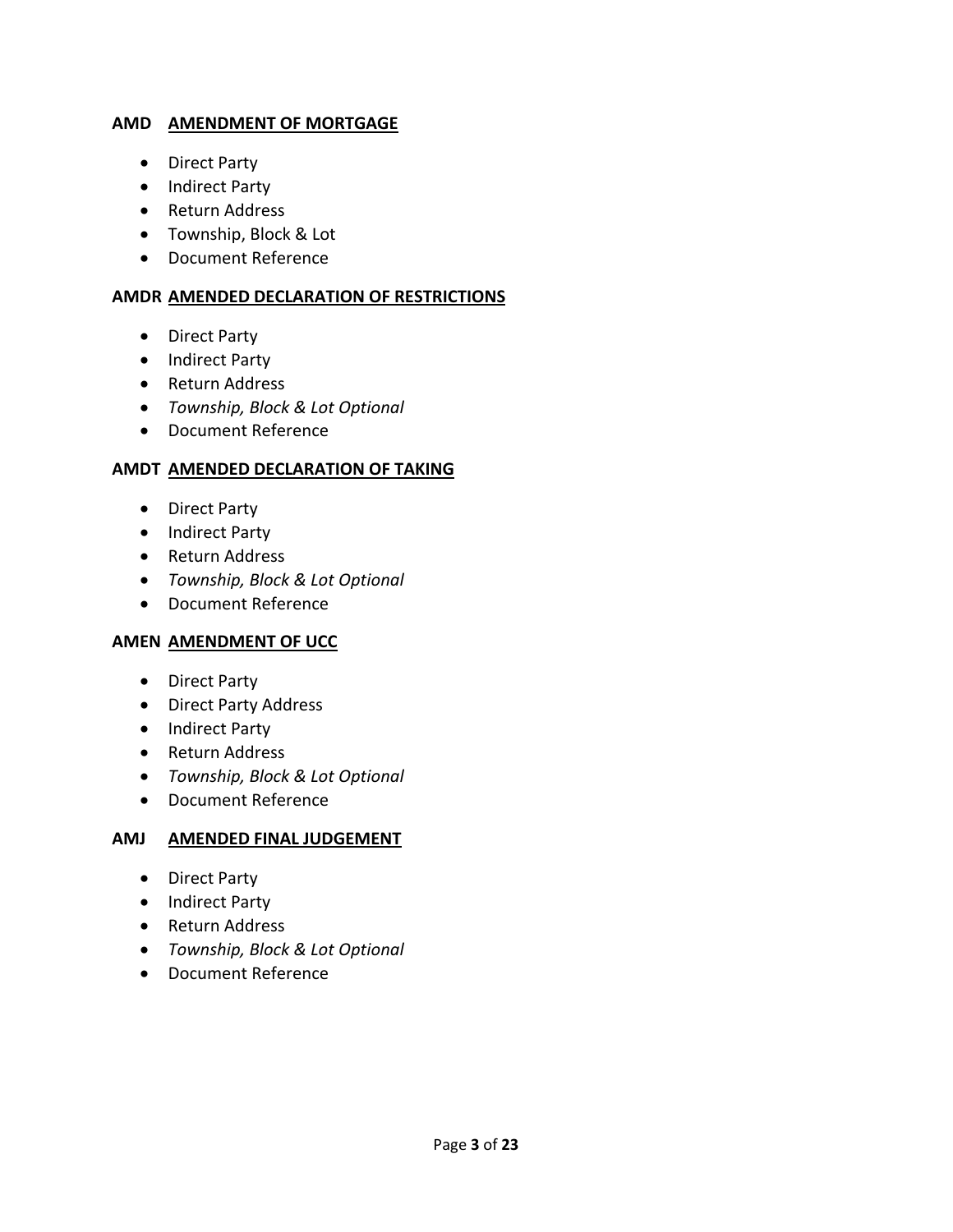#### **AML AMENDED LEASE**

- Direct Party
- Indirect Party
- Return Address
- *Township, Block & Lot Optional*
- Document Reference

#### **AMMD AMENDED MASTER DEED**

- Direct Party
- Indirect Party
- Return Address
- *Township, Block & Lot Optional*
- Document Reference

#### **APAG SUPPLEMENTAL AGREEMENT**

- Direct Party
- Indirect Party
- Return Address
- *Township, Block & Lot Optional*
- Document Reference

#### **ASA ASSIGNMENT OF AGREEMENT**

- Direct Party
- Indirect Party
- Return Address
- *Township, Block & Lot Optional*
- *Document Reference Optional*

#### **ASGN ASSIGNMENT OF UCC**

- Direct Party
- Direct Party Address
- Indirect Party
- Return Address
- *Township, Block & Lot Optional*
- Document Reference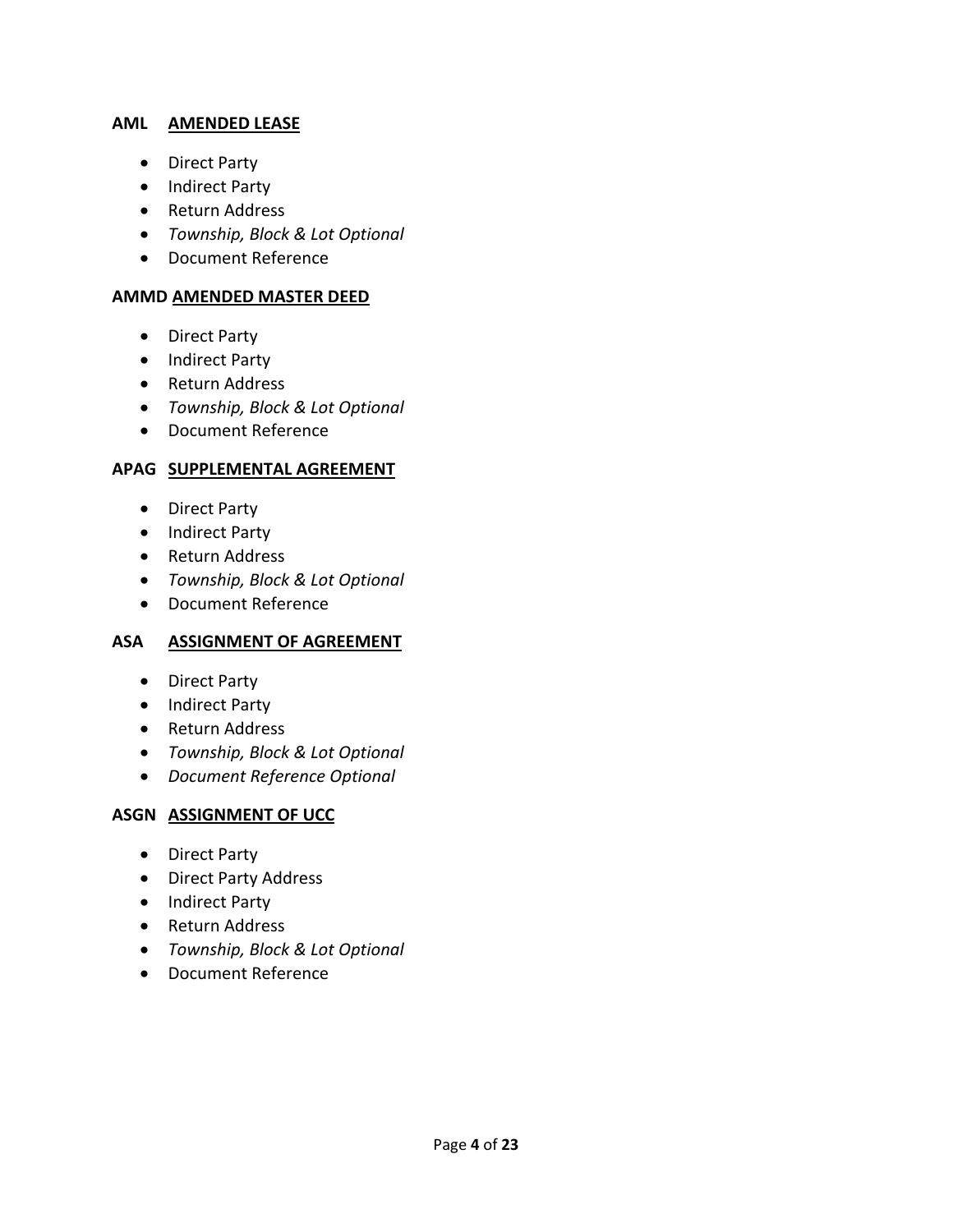#### **ASL ASSIGNMENT OF LEASE(S)**

- Direct Party
- Indirect Party
- Return Address
- *Township, Block & Lot Optional*
- *Document Reference Optional*

#### **ASLI ASSIGNMENT OF LIEN(S)**

- Direct Party
- Indirect Party
- Return Address
- *Township, Block & Lot Optional*
- *Document Reference Optional*

#### **ASLR ASSIGNMENT OF LEASE(S) & RENT(S)**

- Direct Party
- Indirect Party
- Return Address
- *Township, Block & Lot Optional*
- *Document Reference Optional*

#### **ASMP ASSUMPTION OF AGREEMENT**

- Direct Party
- Indirect Party
- Return Address
- Block & Lot
- Document Reference

#### **ASR ASSIGNMENT OF RENT(S)**

- Direct Party
- Indirect Party
- Return Address
- *Township, Block & Lot Optional*

#### **ASSN ASSIGNMENT**

- Direct Party
- Indirect Party
- Return Address
- *Township, Block & Lot Optional*
- *Document Reference Optional*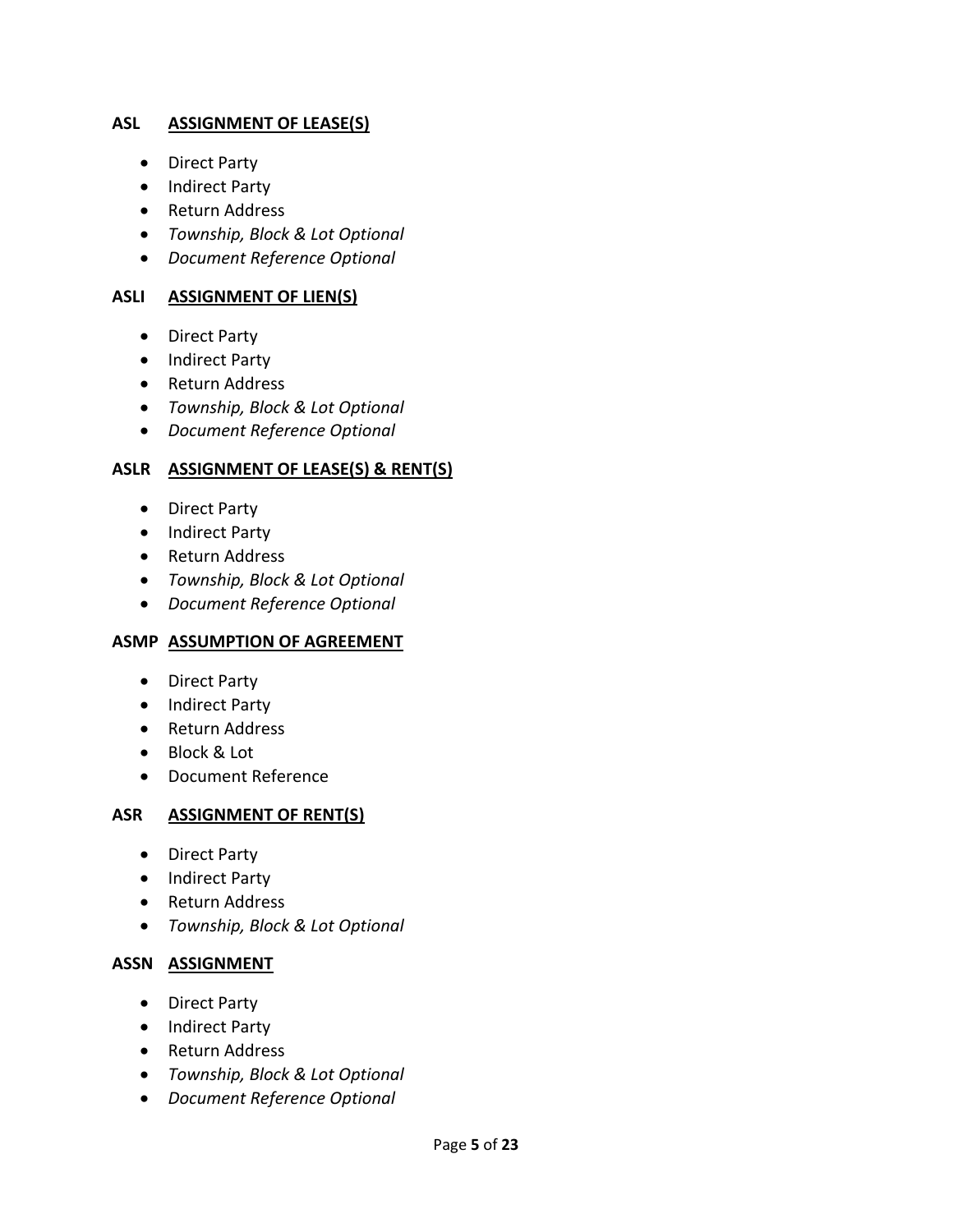#### **ASTS ASSIGNMENT OF TAX SALE**

- Direct Party
- Indirect Party
- Return Address
- *Township, Block & Lot Optional*
- *Document Reference Optional*

#### **CER CERTIFICATE OF INCORPORATION**

- Direct Party
- Indirect Party
- Return Address

#### **CERT CERTIFICATE**

- Direct Party
- Indirect Party
- Return Address

#### **CL CONSTRUCTION LIEN**

- Direct Party
- Indirect Party
- Return Address
- *Township, Block & Lot Optional*
- *Document Reference Optional*

#### **CLD CONDO LIENS DISCHARGE**

- Direct Party
- Indirect Party
- Return Address
- *Township, Block & Lot Optional*
- Document Reference

#### **CLDB CONSTRUCTION LIEN‐DISCHARGE BY BOND**

- Direct Party
- Indirect Party
- Return Address
- *Township, Block & Lot Optional*
- Document Reference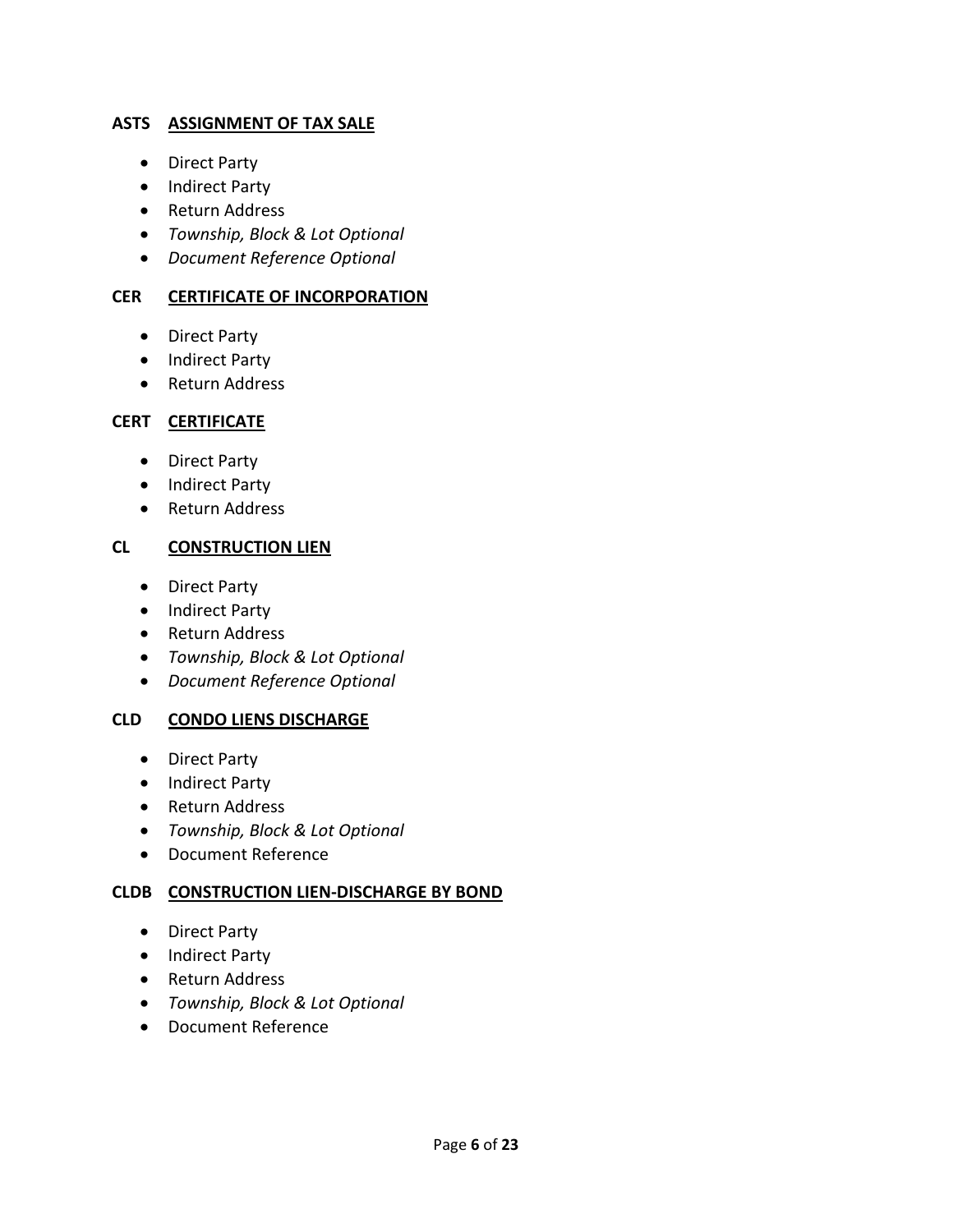#### **CLN CONDO LIENS**

- Direct Party
- Indirect Party
- Return Address
- *Township, Block & Lot Optional*
- *Document Reference Optional*

#### **CNLD CONSTRUCTION LIEN‐DISCHARGE**

- Direct Party
- Indirect Party
- Return Address
- *Township, Block & Lot Optional*
- Document Reference

#### **CNTR CONTRACT**

- Direct Party
- Indirect Party
- Return Address
- *Township, Block & Lot Optional*

#### **COJ CONSENT OF JUDGEMENT**

- Direct Party
- Indirect Party
- Return Address
- *Township, Block & Lot Optional*

#### **CONS CONSENT**

- Direct Party
- Indirect Party
- Return Address
- *Township, Block & Lot Optional*

#### **CONT UCC CONTINUATION**

- Direct Party
- Direct Party Address
- Indirect Party
- Return Address
- *Township, Block & Lot Optional*
- Document Reference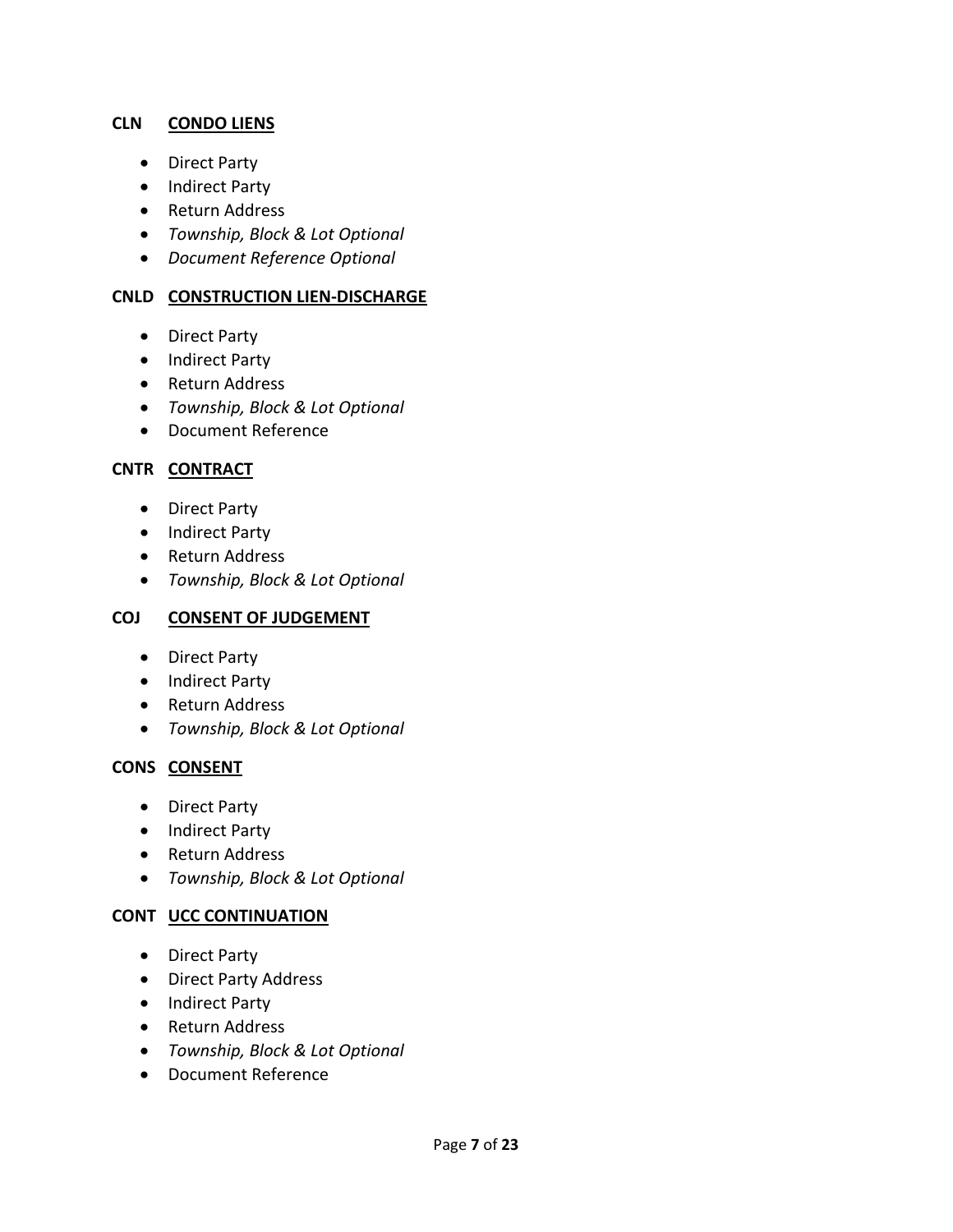#### **COO CONSENT ORDER**

- Direct Party
- Indirect Party
- Return Address
- *Township, Block & Lot Optional*
- Document Reference

#### **CDR CERTIFICATE OR REDEMPTION**

- Direct Party
- Indirect Party
- Return Address
- *Township, Block & Lot Optional*
- Document Reference

#### **CRIM CRIMINAL**

- Direct Party
- Indirect Party
- Return Address

#### **CTSL CANCELLED TAX SALE**

- Direct Party
- Indirect Party
- Return Address
- *Township, Block & Lot Optional*
- Document Reference

#### **DAGR DECLARATION OF AGREEMENT**

- Direct Party
- Indirect Party
- Return Address
- *Township, Block & Lot Optional*

#### **DAL DISCHARGE OF AIRCRAFT LIEN**

- Direct Party
- Indirect Party
- Return Address
- Document Reference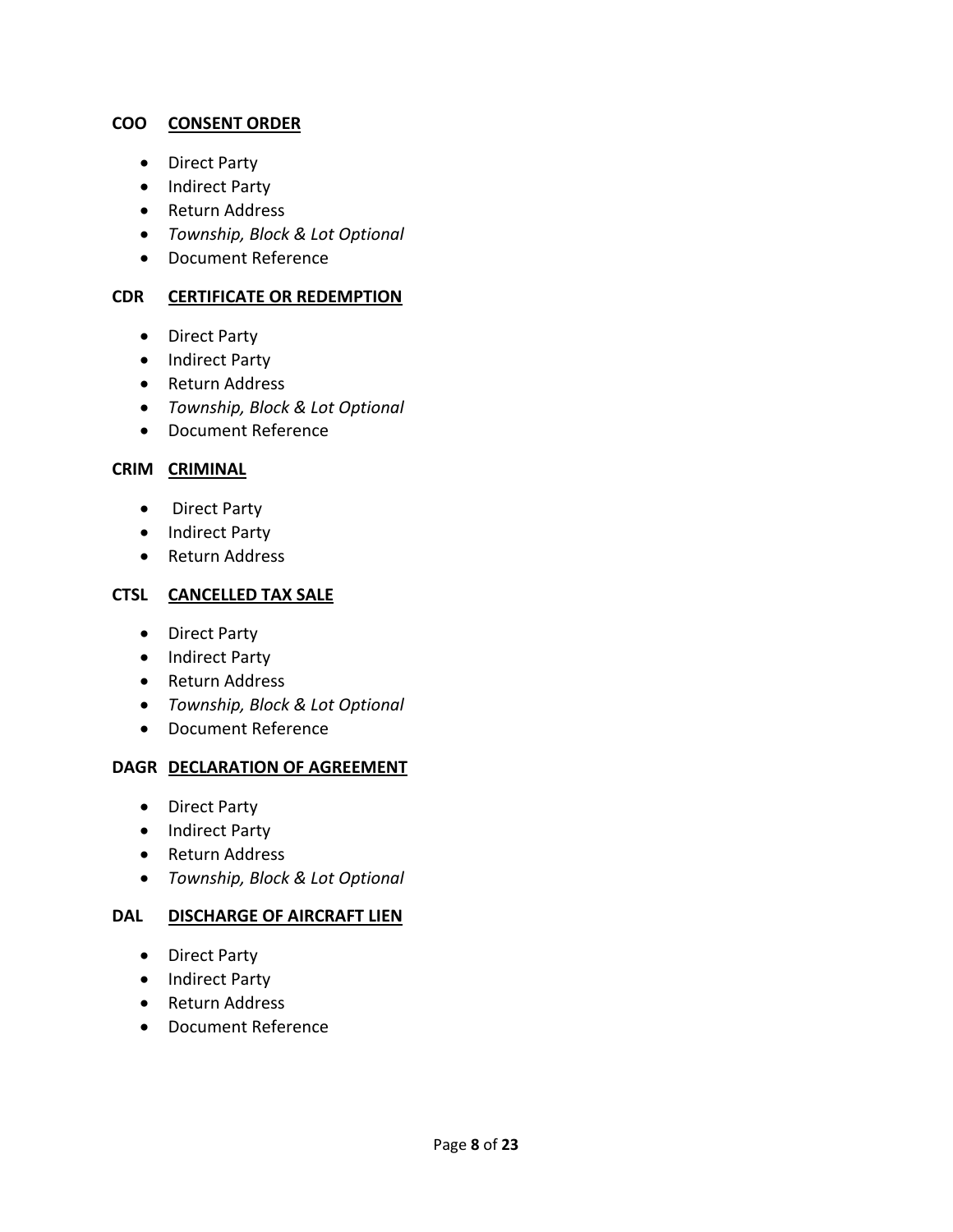#### **DASN DISCHARGE OF ASSIGNMENT**

- Direct Party
- Indirect Party
- Return Address
- *Township, Block & Lot Optional*
- Document Reference

# **DCT DECLARATION OF TAKING**

- Direct Party
- Indirect Party
- Return Address
- *Township, Block & Lot Optional*

# **DECR DECLARATION OF RESTRICTIONS**

- Direct Party
- Indirect Party
- Return Address
- *Township, Block & Lot Optional*

# **DET DECLARATION OF TRUST**

- Direct Party
- Indirect Party
- Return Address
- *Township, Block & Lot Optional*

# **DOD DEED OF DEDICATION**

- Direct Party
- Indirect Party
- Return Address
- Township, Block & Lot

#### **DSA DISCHARGE OF AGREEMENT**

- Direct Party
- Indirect Party
- Return Address
- *Township, Block & Lot Optional*
- Document Reference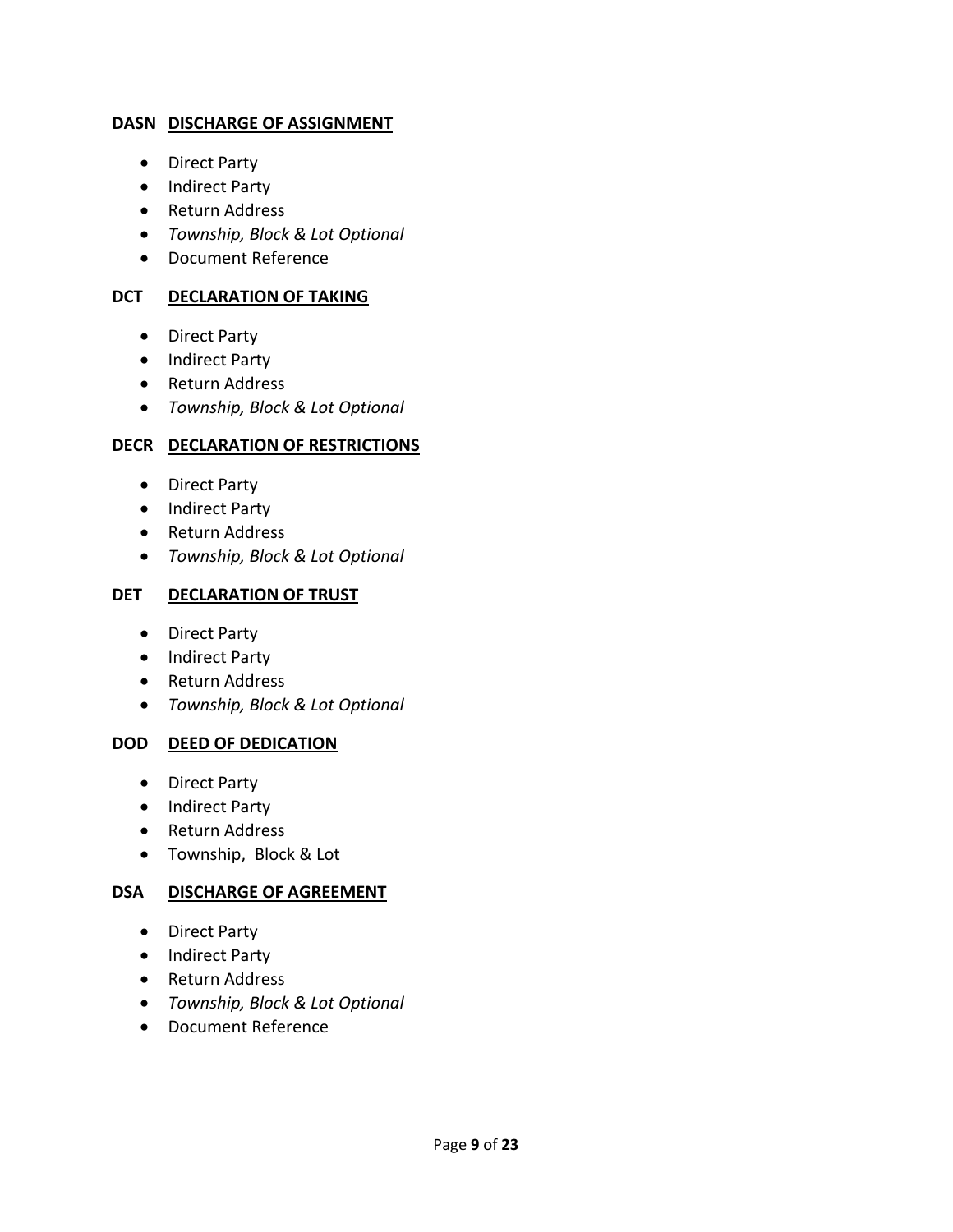#### **DSC DISCLAIMER**

- Direct Party
- Indirect Party
- Return Address

#### **EAS EASEMENT**

- Direct Party
- Indirect Party
- Return Address
- *Township, Block & Lot Optional*
- *Document Reference Optional*

#### **EXA EXTENSION OF AGREEMENT**

- Direct Party
- Indirect Party
- Return Address
- *Township, Block & Lot Optional*
- Document Reference

#### **EXL EXTENSION OF LEASE**

- Direct Party
- Indirect Party
- Return Address
- *Township, Block & Lot Optional*
- Document Reference

#### **EXT EXTENSION OF MORTGAGE**

- Direct Party
- Indirect Party
- Return Address
- *Township, Block & Lot Optional*
- Document Reference

#### **FJD FINAL JUDGEMENT**

- Direct Party
- Indirect Party
- Return Address
- *Township, Block & Lot Optional*
- *Document Reference Optional*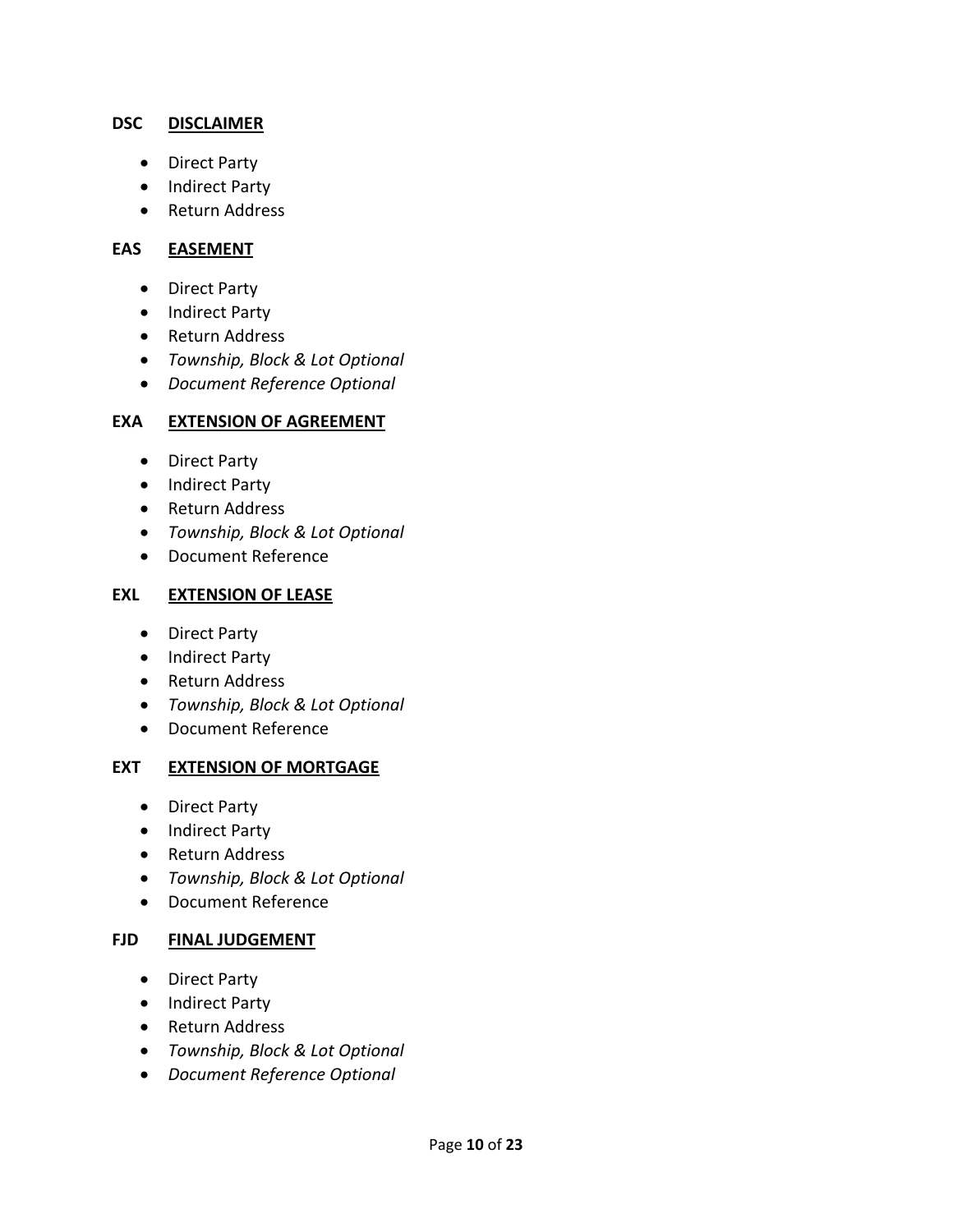#### **FTL FEDERAL TAX LIEN**

- Direct Party
- Indirect Party
- Return Address

#### **FTLD FEDERAL TAX LIEN‐DISCHARGE**

- Direct Party
- Indirect Party
- Return Address
- Document Reference

#### **FTLR FEDERAL TAX LIEN‐RELEASE**

- Direct Party
- Indirect Party
- Return Address
- Document Reference

#### **FTLV FEDERAL TAX LIEN‐REVOCATION**

- Direct Party
- Indirect Party
- Return Address
- Document Reference

#### **FTLW FEDERAL TAX LIEN‐WITHDRAWAL**

- Direct Party
- Indirect Party
- Return Address
- *Document Reference Optional*

#### **GRT GRANT**

- Direct Party
- Indirect Party
- Return Address

#### **HOS HOSPITAL / INSTITUTIONAL LIEN**

- Direct Party
- Indirect Party
- Return Address
- *Township, Block & Lot Optional*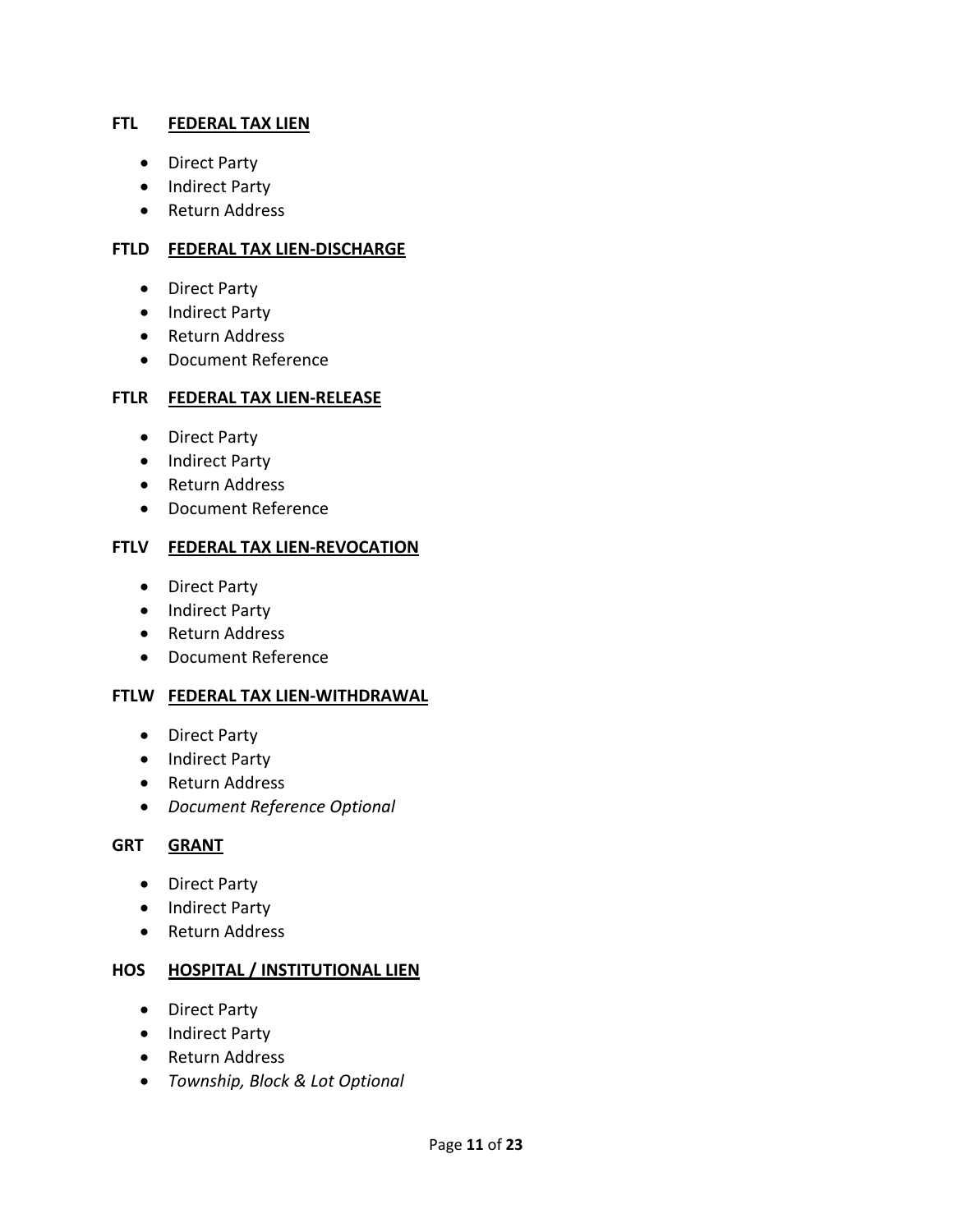#### **HOSPD HOSPITAL LIEN DISCHARGE**

- Direct Party
- Indirect Party
- Return Address
- *Township, Block & Lot Optional*
- Document Reference

#### **IREM IN REM**

- Direct Party
- Indirect Party
- Return Address
- Township, Block & Lot
- *Document Reference Optional*

# **ITW INHERITANCE TAX WAIVER**

- Direct Party
- Indirect Party
- Return Address
- *Township, Block & Lot Optional*

#### **JUDG JUDGEMENT**

- Direct Party
- Indirect Party
- Return Address
- *Township, Block & Lot Optional*
- *Document Reference Optional*

# **LAPS LAPSED**

- Direct Party
- Direct Party Address
- Indirect Party
- Indirect Party Address
- Return Address
- *Township, Block & Lot Optional*
- Document Reference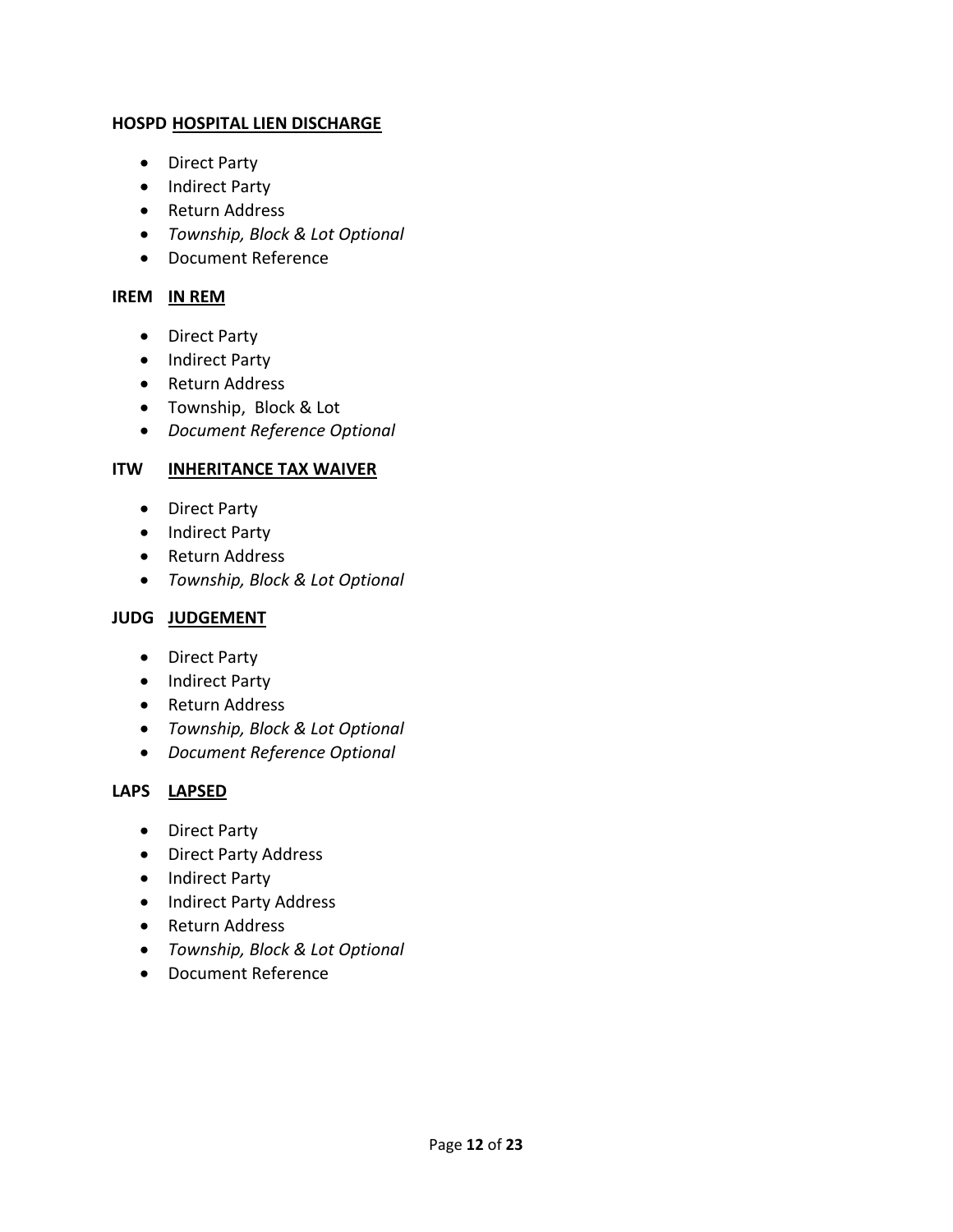#### **LIAG LICENSING AGREEMENT**

- Direct Party
- Indirect Party
- Return Address
- *Township, Block & Lot Optional*

#### **LIS LIS PENDENS**

- Direct Party
- Indirect Party
- Return Address
- *Township, Block & Lot Optional*
- Document Reference

#### **LPA LIS PENDENS‐AMENDED**

- Direct Party
- Indirect Party
- Return Address
- *Township, Block & Lot Optional*
- Document Reference

#### **LPD LIS PENDENS‐DISCHARGE**

- Direct Party
- Indirect Party
- Return Address
- *Township, Block & Lot Optional*
- Document Reference

#### **LPF LIS PENDENS‐FORECLOSURE**

- Direct Party
- Indirect Party
- Return Address
- *Township, Block & Lot Optional*
- Document Reference

#### **LPR LIS PENDENS‐RELEASED**

- Direct Party
- Indirect Party
- Return Address
- *Township, Block & Lot Optional*
- Document Reference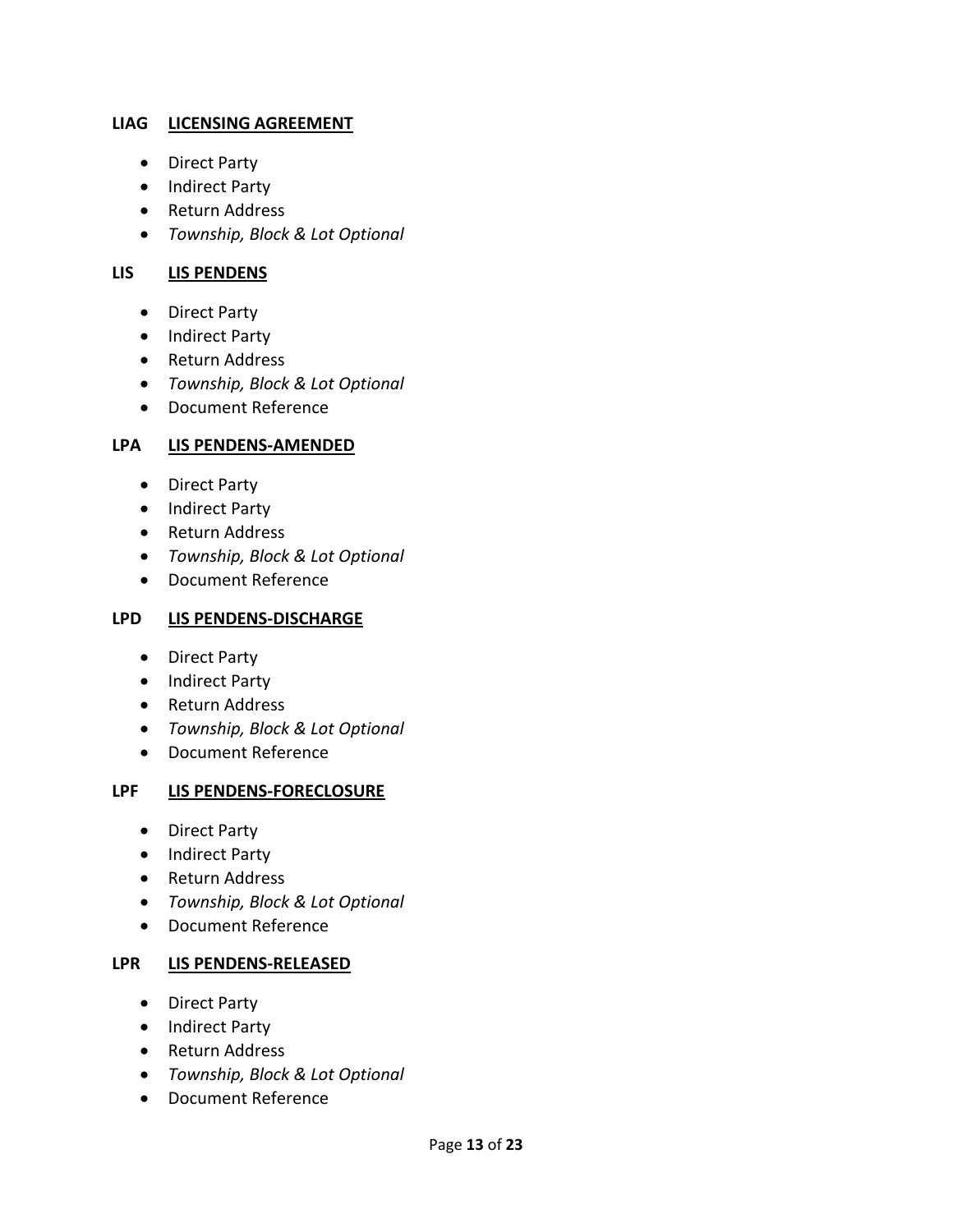#### **LSE LEASE(S)**

- Direct Party
- Indirect Party
- Return Address
- *Township, Block & Lot Optional*

#### **MAGR MODIFICATION OF AGREEMENT**

- Direct Party
- Indirect Party
- Return Address
- *Township, Block & Lot Optional*
- Document Reference

#### **MAP FILED MAPS**

- Direct Party
- Indirect Party
- Return Address
- *Township, Block & Lot Optional*

#### **MDED MARSHALS DEED**

- Direct Party
- Indirect Party
- Return Address
- Township, Block & Lot

#### **MDOD MUNICIPAL‐DEED OF DEDICATION**

- Direct Party
- Indirect Party
- Return Address
- Township, Block & Lot

#### **MEAS MUNICIPAL‐EASEMENT**

- Direct Party
- Indirect Party
- Return Address
- *Township, Block & Lot Optional*
- *Document Reference Optional*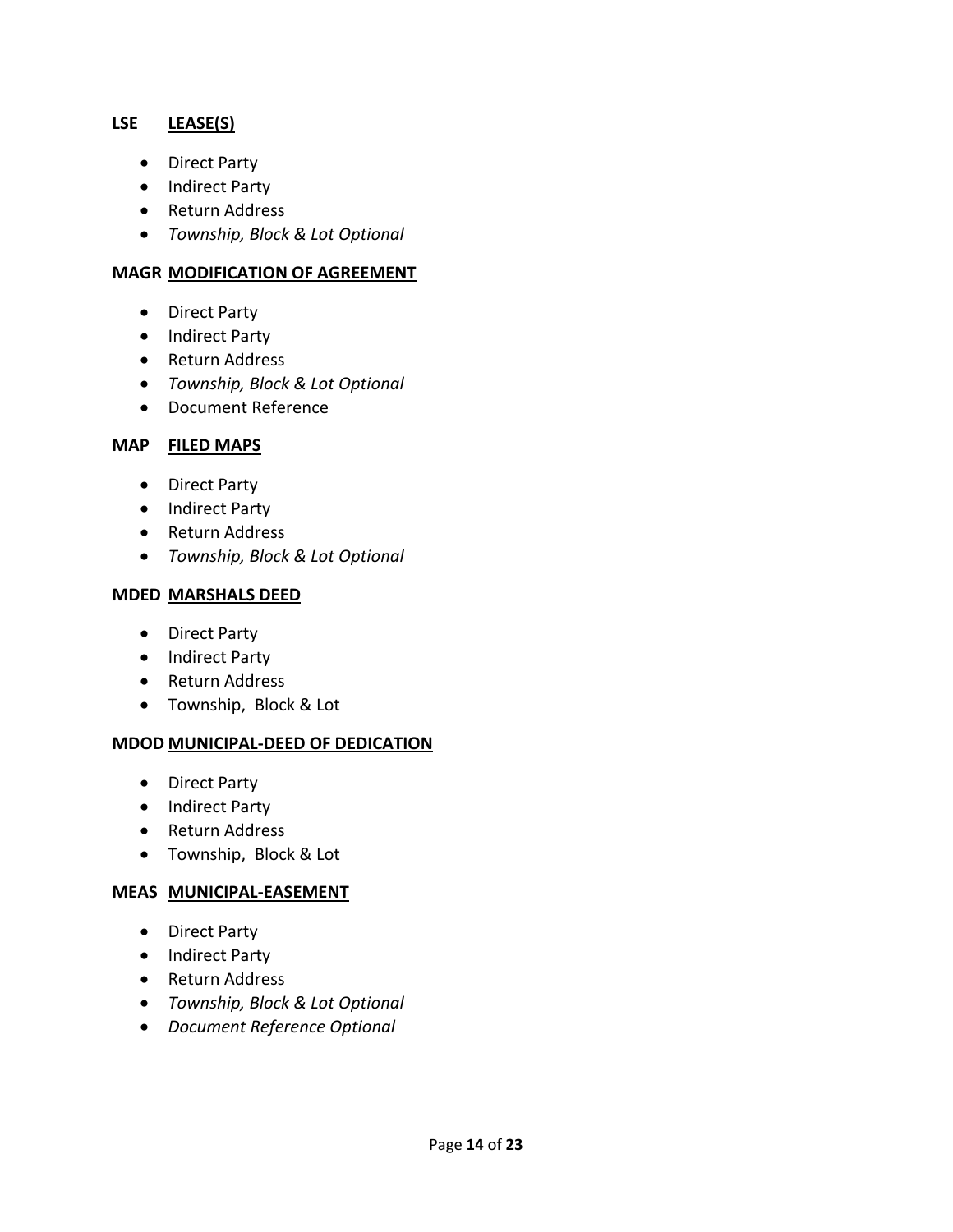#### **MGB MAGISTRATES BOND**

- Direct Party
- Indirect Party
- Return Address
- Township, Block & Lot

#### **MGR MERGER**

- Direct Party
- Indirect Party
- Return Address

#### **MLIS MUNICIPAL‐LIS PENDENS**

- Direct Party
- Indirect Party
- Return Address
- *Township, Block & Lot Optional*
- Document Reference

#### **MOD MODIFICATION OF MORTGAGE**

- Direct Party
- Indirect Party
- Return Address
- *Township, Block & Lot Optional*
- Document Reference

#### **MRELR MUNICIPAL‐RELEASE OF RESTRICTIONS**

- Direct Party
- Indirect Party
- Return Address
- *Township, Block & Lot Optional*
- Document Reference

#### **MSD MASTER DEED**

- Direct Party
- Indirect Party
- Return Address
- *Township, Block & Lot Optional*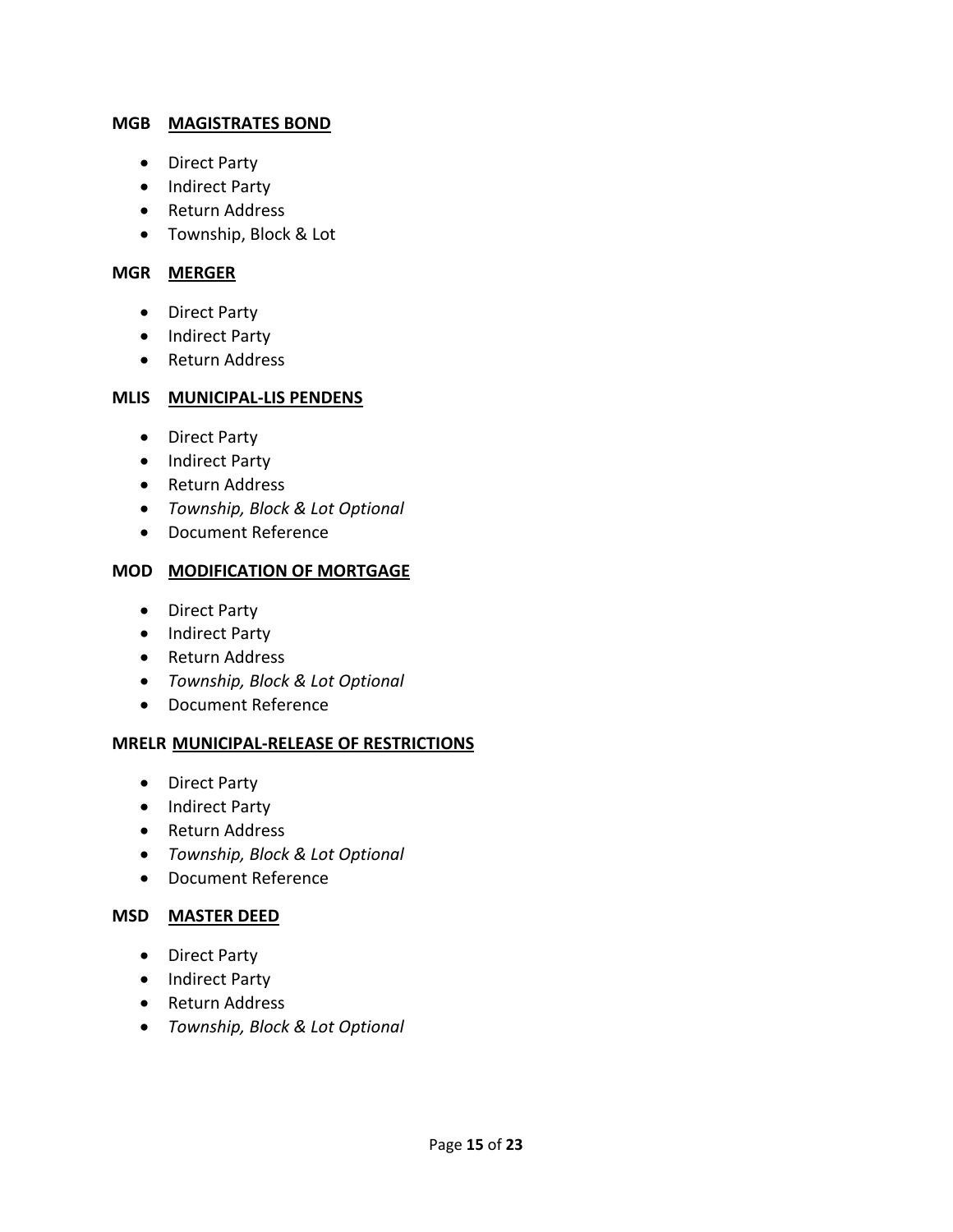#### **MTAG MUNICIPAL‐TERMINATION OF AGREEMENT**

- Direct Party
- Indirect Party
- Return Address
- *Township, Block & Lot Optional*
- Document Reference

# **NOTC NOTICE**

- Direct Party
- Indirect Party
- Return Address
- *Township, Block & Lot Optional*

# **NSM NOTICE OF SETTLEMENT**

- Direct Party
- Indirect Party
- Return Address
- *Township, Block & Lot Optional*

# **ODN ORDINANCE**

- Direct Party
- Indirect Party
- Return Address

# **OPT OPTION**

- Direct Party
- Indirect Party
- Return Address
- *Township, Block & Lot Optional*

# **ORD ORDERS OF THE COURT**

- Direct Party
- Indirect Party
- Return Address
- *Township, Block & Lot Optional*
- *Document Reference Optional*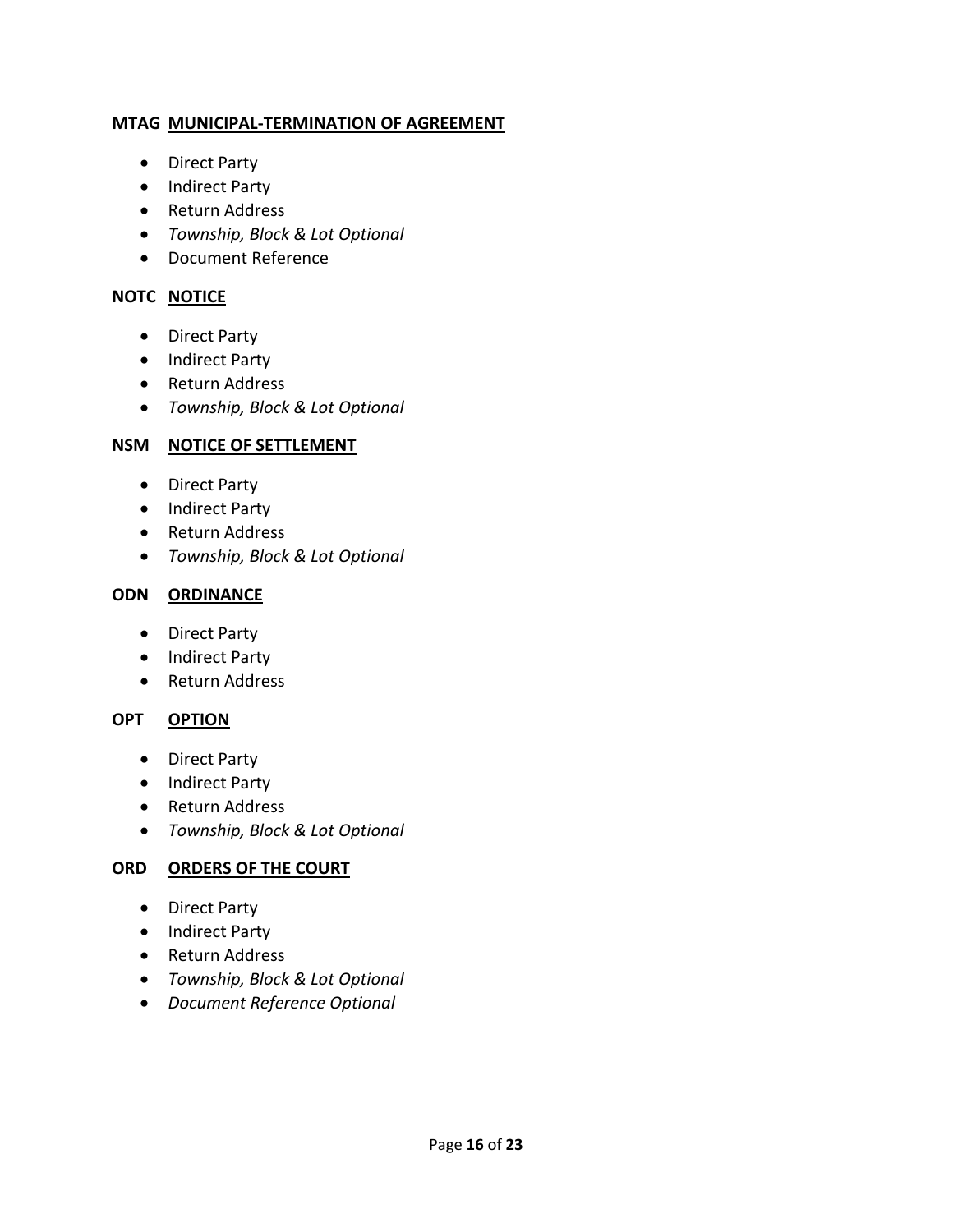#### **PHL PHYSICIANS LIEN**

- Direct Party
- Indirect Party
- Return Address

#### **PHLR PHYSICIANS LIEN RELEASE**

- Direct Party
- Indirect Party
- Return Address
- Document Reference

#### **PMTG POSTPONEMENT OF MORTGAGE**

- Direct Party
- Indirect Party
- Return Address
- *Township, Block & Lot Optional*
- Document Reference

#### **POA POWER OF ATTORNEY**

- Direct Party
- Indirect Party
- Return Address
- *Township, Block & Lot Optional*

#### **RAGR RELEASE OFAGREEMENT**

- Direct Party
- Indirect Party
- Return Address
- *Township, Block & Lot Optional*
- Document Reference

#### **RCTR RELEASE OFCONTRACT**

- Direct Party
- Indirect Party
- Return Address
- *Township, Block & Lot Optional*
- Document Reference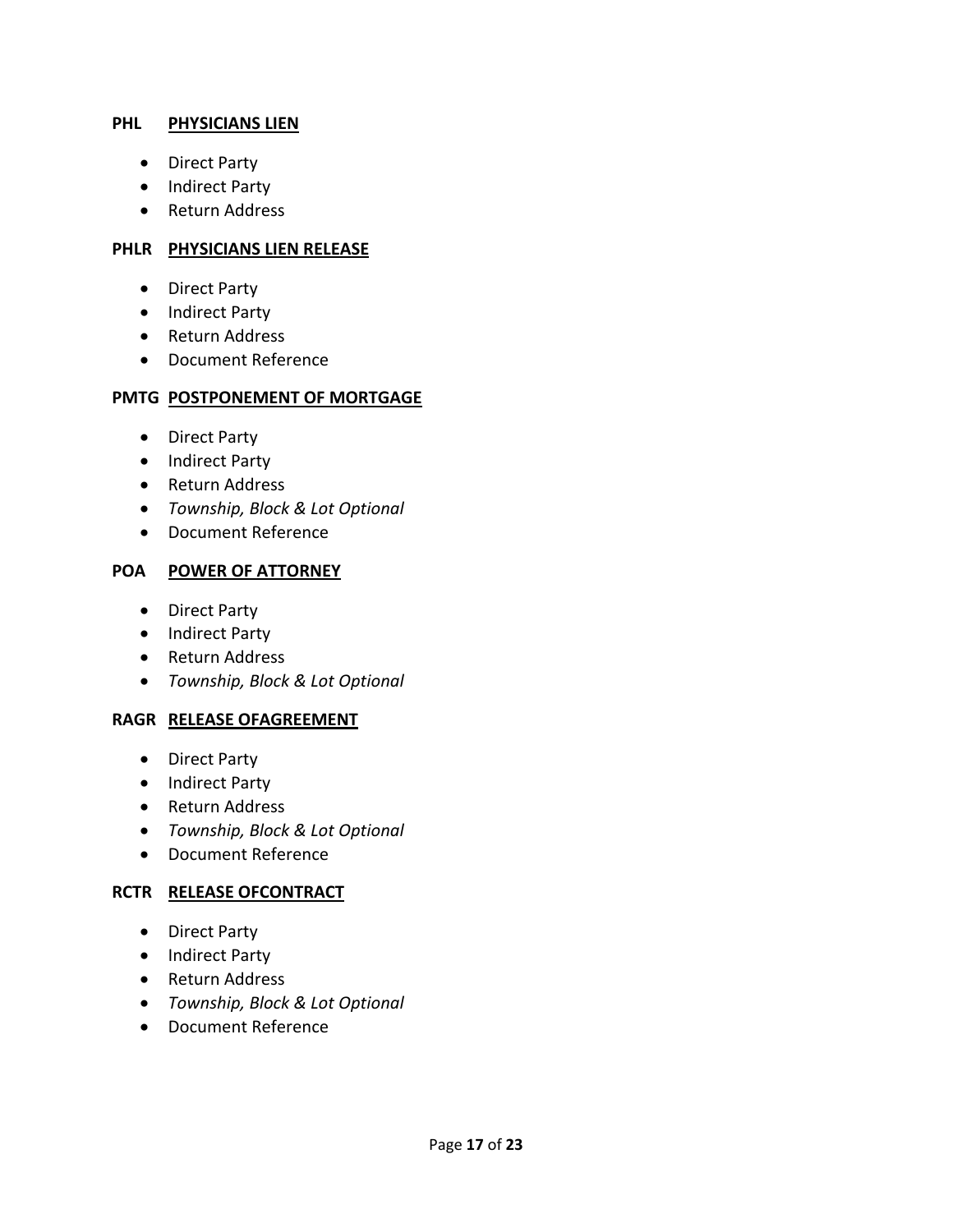#### **REL RELEASE OF UCC**

- Direct Party
- Direct Party Address
- Indirect Party
- Return Address
- *Township, Block & Lot Optional*
- Document Reference

#### **RELJ RELEASE OF JUDGEMENT**

- Direct Party
- Indirect Party
- Return Address
- *Township, Block & Lot Optional*
- Document Reference

#### **RELR RELEASE OF RESTRICTIONS**

- Direct Party
- Indirect Party
- Return Address
- *Township, Block & Lot Optional*
- Document Reference

#### **RL RELEASE OF LIEN**

- Direct Party
- Indirect Party
- Return Address
- *Township, Block & Lot Optional*
- Document Reference

#### **RLB RELEASE OF LIABILITY**

- Direct Party
- Indirect Party
- Return Address
- *Township, Block & Lot Optional*
- *Document Reference Optional*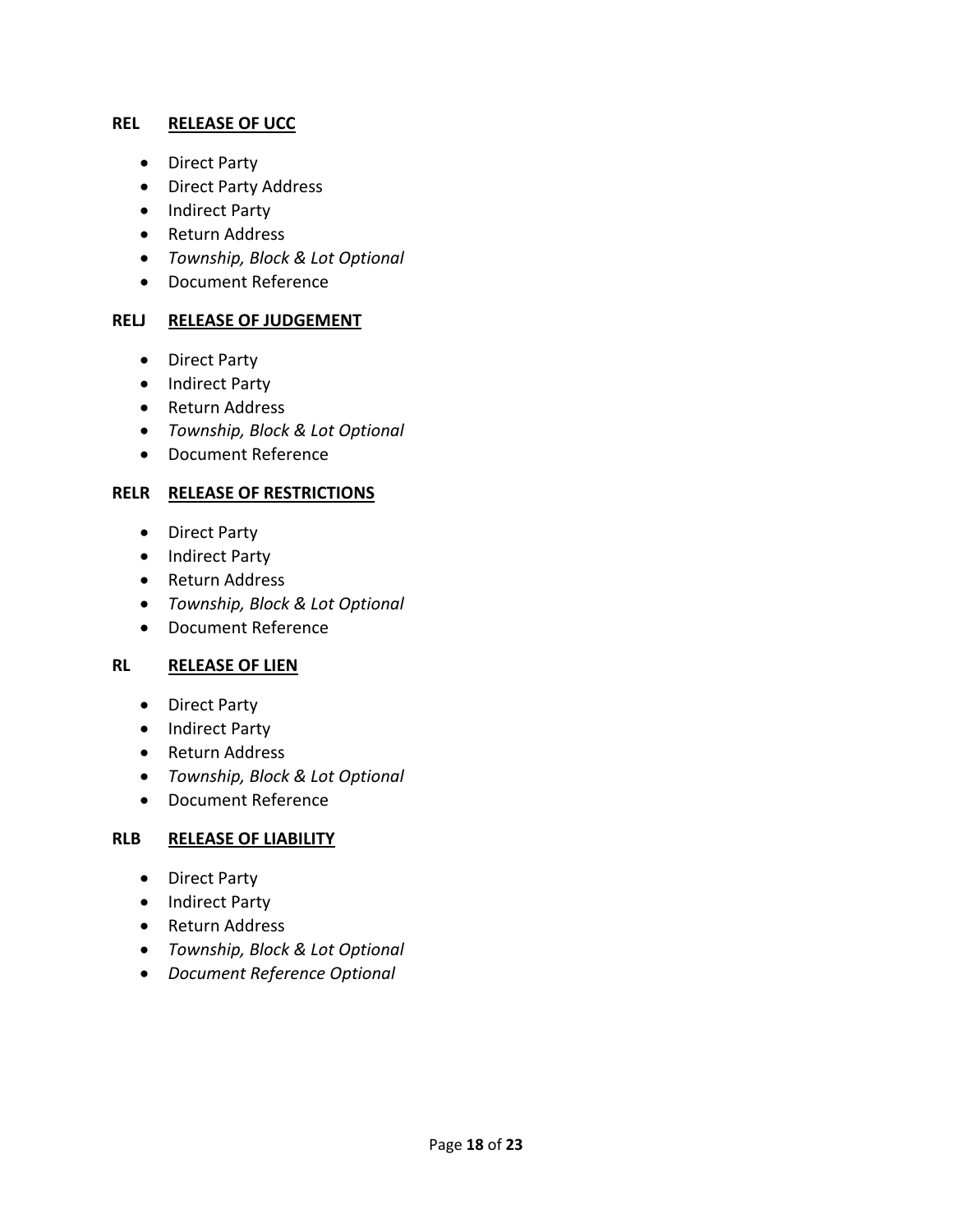#### **RLM RELEASE OF MORTGAGE**

- Direct Party
- Indirect Party
- Return Address
- *Township, Block & Lot Optional*
- Document Reference

#### **RLRW RELEASE OF RIGHT OF WAY**

- Direct Party
- Indirect Party
- Return Address
- *Township, Block & Lot Optional*
- Document Reference

#### **RLS RELEASE**

- Direct Party
- Indirect Party
- Return Address
- *Township, Block & Lot Optional*
- Document Reference

#### **RLSE RELEASE OF LEASE**

- Direct Party
- Indirect Party
- Return Address
- *Township, Block & Lot Optional*
- Document Reference

#### **ROW RIGHT OF WAY**

- Direct Party
- Indirect Party
- Return Address
- *Township, Block & Lot Optional*

#### **RRFTL REVOKING RELEASE OF FEDERAL TAX LIEN**

- Direct Party
- Indirect Party
- Return Address
- *Township, Block & Lot Optional*
- Document Reference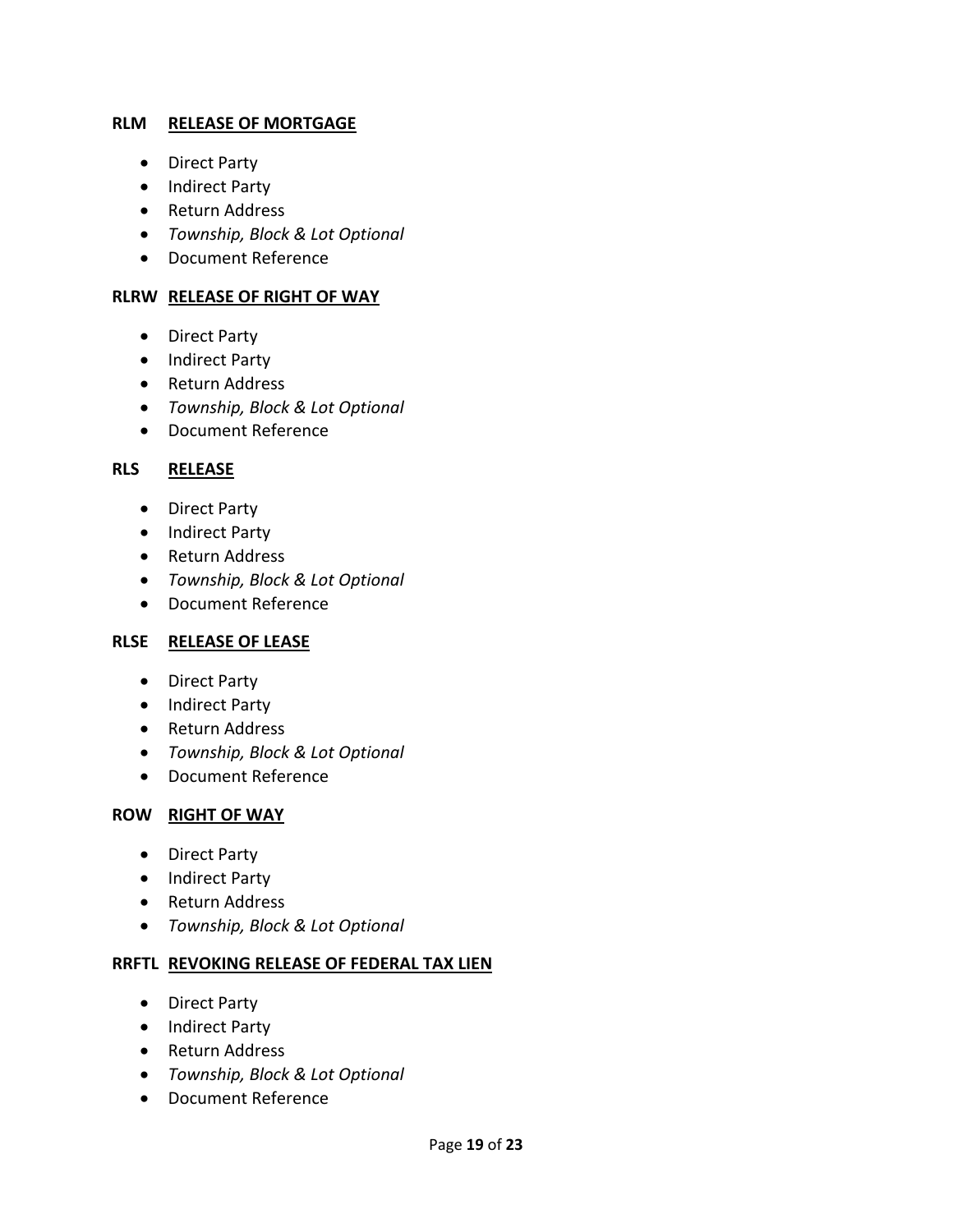#### **RSL RESOLUTION**

- Direct Party
- Indirect Party
- Return Address
- *Township, Block & Lot Optional*
- Document Reference

#### **RVDSC REVOCATION OF DISCLAIMER**

- Direct Party
- Indirect Party
- Return Address

#### **RVPA REVOCATION OF POWER OF ATTORNEY**

- Direct Party
- Indirect Party
- Return Address
- *Township, Block & Lot Optional*
- *Document Reference Optional*

#### **SAGR SUBORDINATION AGREEMENT**

- Direct Party
- Indirect Party
- Return Address
- *Township, Block & Lot Optional*
- *Document Reference Optional*

#### **SDED SHERIFFS DEED**

- Direct Party
- Indirect Party
- Return Address
- *Township, Block & Lot Optional*

#### **SEC SECURED TRANSACTION**

- Direct Party
- Direct Party Address
- Indirect Party
- Return Address
- *Township, Block & Lot Optional*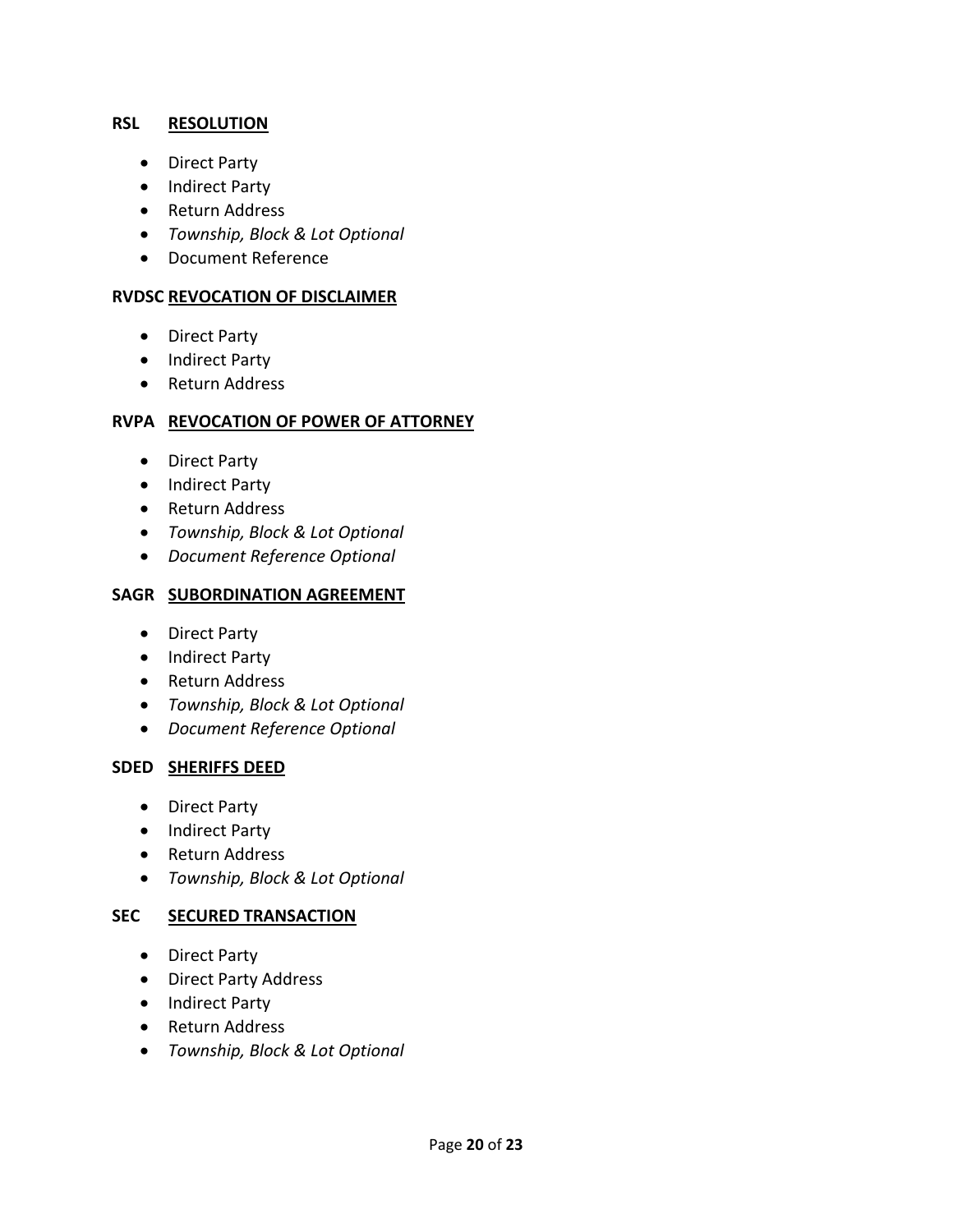#### **SMTG SUPPLEMENTAL MORTGAGE**

- Direct Party
- Indirect Party
- Return Address
- *Township, Block & Lot Optional*
- *Document Reference Optional*

# **SPAG SUPPLEMENTAL AGREEMENT**

- Direct Party
- Indirect Party
- Return Address
- *Township, Block & Lot Optional*
- *Document Reference Optional*

# **SSD STIPULATION OF SETTLTMENT AND DISMISSAL**

- Direct Party
- Indirect Party
- Return Address
- *Township, Block & Lot Optional*
- *Document Reference Optional*

# **SUB SUBORDINATION OF UCC**

- Direct Party
- Direct Party Address
- Indirect Party
- Return Address
- *Township, Block & Lot Optional*
- Document Reference

#### **TAG TERMINATION OF AGREEMENT**

- Direct Party
- Indirect Party
- Return Address
- *Township, Block & Lot Optional*
- Document Reference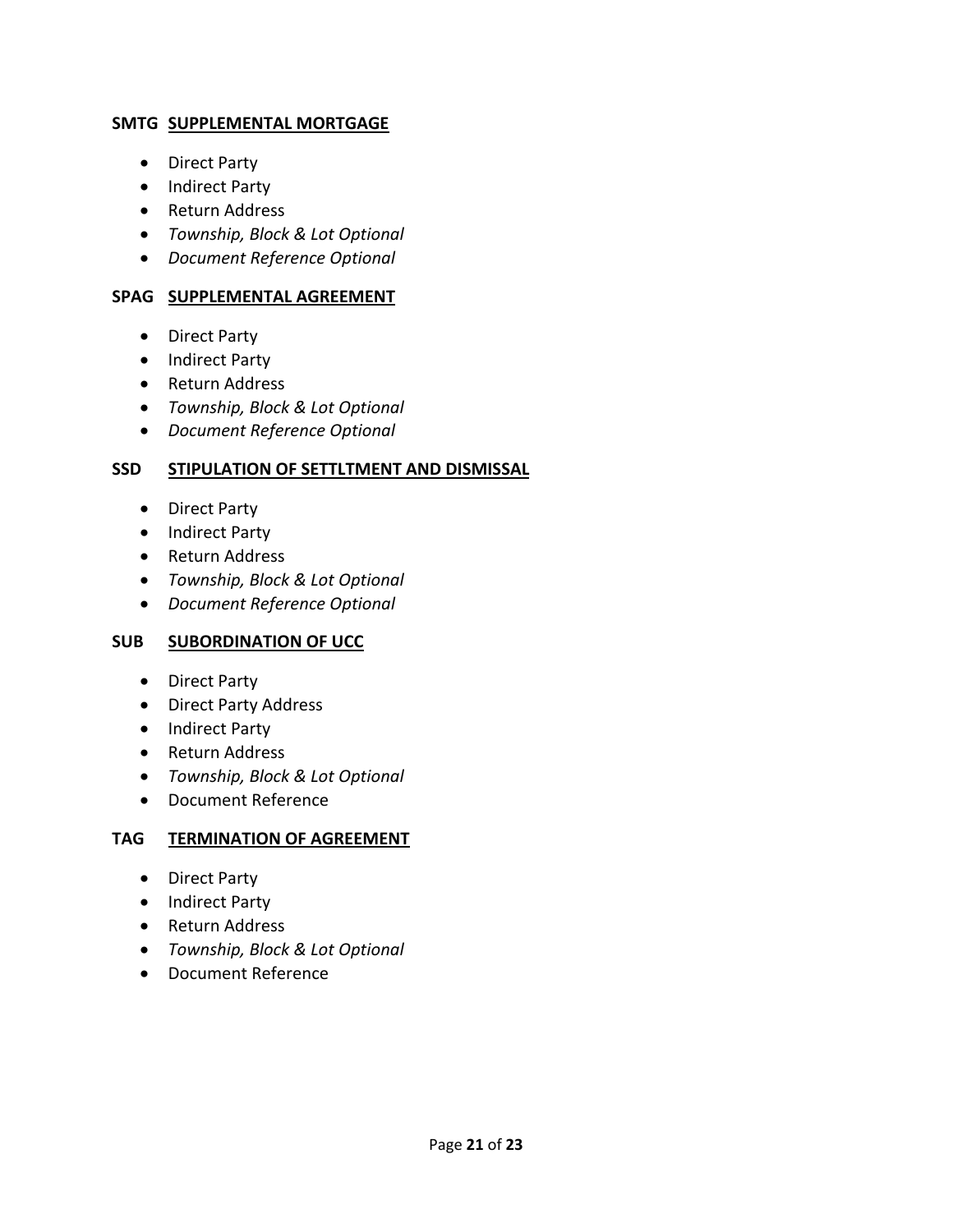#### **TERM TERMINATION STATEMENT**

- Direct Party
- Direct Party Address
- Indirect Party
- Return Address
- *Township, Block & Lot Optional*
- Document Reference

#### **TOL TERMINATION OF LEASE**

- Direct Party
- Indirect Party
- Return Address
- *Township, Block & Lot Optional*
- Document Reference

#### **TRAG TRUST AGREEMENT**

- Direct Party
- Indirect Party
- Return Address
- *Township, Block & Lot Optional*
- *Document Reference Optional*

#### **TRW TERMINATION OF RIGHT OF WAY**

- Direct Party
- Indirect Party
- Return Address
- *Township, Block & Lot Optional*
- Document Reference

#### **TSL TAX SALE CERTIFICATE**

- Direct Party
- Indirect Party
- Return Address
- *Township, Block & Lot Optional*

# **VAC VACATION ORDER**

- Direct Party
- Indirect Party
- Return Address
- *Township, Block & Lot Optional*